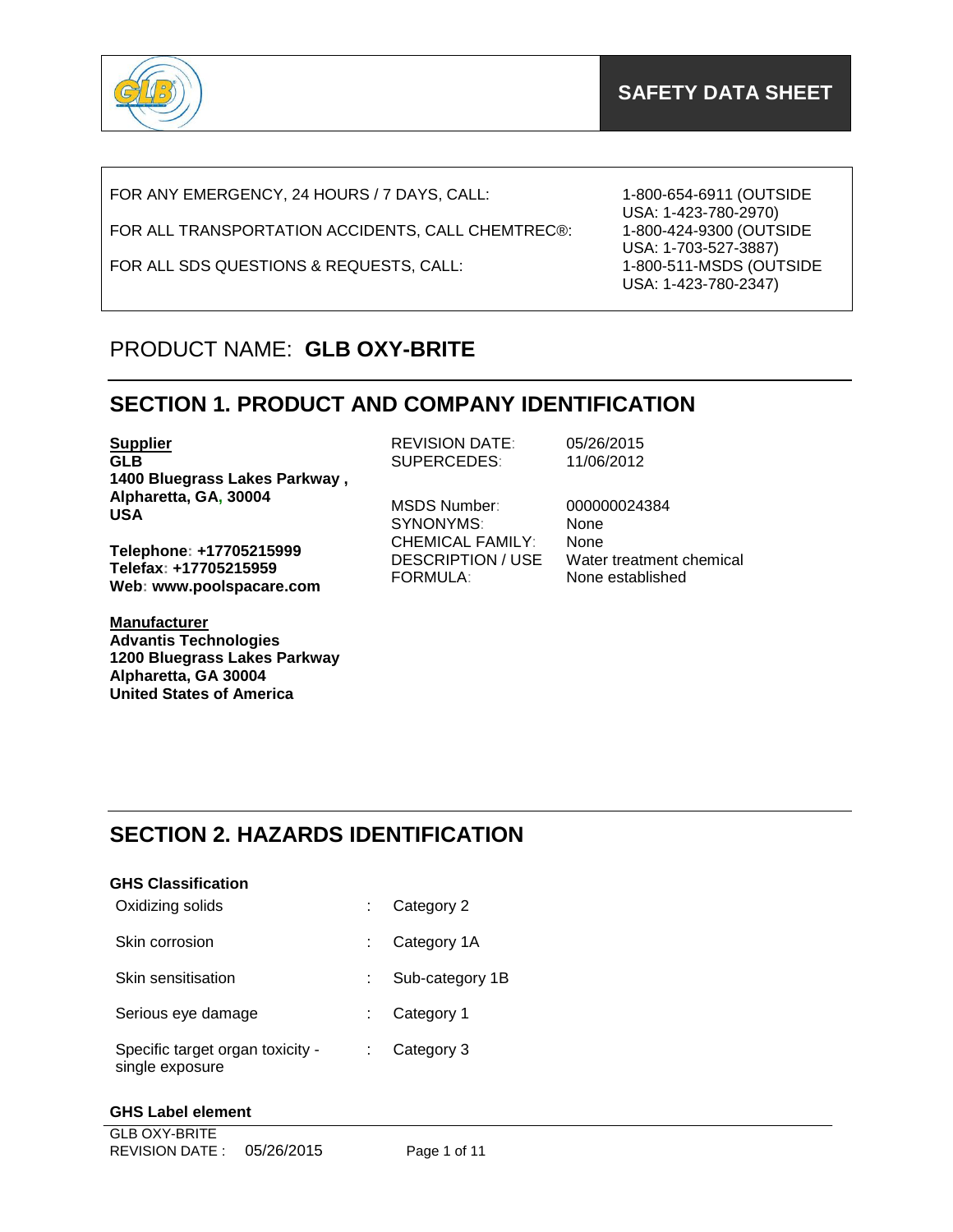

# **SAFETY DATA SHEET**

| Hazard pictograms                   |                                                                                                                                                                                                                                                                                                                                                                                                                                                                                                                                                                                                                                                                                                                                                                                                                                                                                                                                                                                                                                                                                                                                                                                                                                                                                                                                                                                                                                                         |
|-------------------------------------|---------------------------------------------------------------------------------------------------------------------------------------------------------------------------------------------------------------------------------------------------------------------------------------------------------------------------------------------------------------------------------------------------------------------------------------------------------------------------------------------------------------------------------------------------------------------------------------------------------------------------------------------------------------------------------------------------------------------------------------------------------------------------------------------------------------------------------------------------------------------------------------------------------------------------------------------------------------------------------------------------------------------------------------------------------------------------------------------------------------------------------------------------------------------------------------------------------------------------------------------------------------------------------------------------------------------------------------------------------------------------------------------------------------------------------------------------------|
| Signal word                         | Danger                                                                                                                                                                                                                                                                                                                                                                                                                                                                                                                                                                                                                                                                                                                                                                                                                                                                                                                                                                                                                                                                                                                                                                                                                                                                                                                                                                                                                                                  |
| <b>Hazard statements</b>            | H272 May intensify fire; oxidiser.<br>H314 Causes severe skin burns and eye damage.<br>H317 May cause an allergic skin reaction.<br>H335 May cause respiratory irritation.                                                                                                                                                                                                                                                                                                                                                                                                                                                                                                                                                                                                                                                                                                                                                                                                                                                                                                                                                                                                                                                                                                                                                                                                                                                                              |
| Precautionary statements            | <b>Prevention:</b><br>P260 Do not breathe vapours.<br>P264 Wash hands thoroughly after handling.<br>P271 Use only outdoors or in a well-ventilated area.<br>P272 Contaminated work clothing should not be allowed out of the<br>workplace.<br>P280 Wear protective gloves/ protective clothing/ eye protection/<br>face protection.<br><b>Response:</b><br>P305 + P351 + P338 IF IN EYES: Rinse cautiously with water for<br>several minutes. Remove contact lenses, if present and easy to<br>do. Continue rinsing.<br>P310 Immediately call a POISON CENTER or doctor/ physician.<br>P301 + P330 + P331 IF SWALLOWED: Rinse mouth. Do NOT<br>induce vomiting.<br>P303 + P361 + P353 IF ON SKIN (or hair): Take off immediately<br>all contaminated clothing. Rinse skin with water/shower.<br>P304 + P340 IF INHALED: Remove victim to fresh air and keep at<br>rest in a position comfortable for breathing.<br>P302 + P352 IF ON SKIN: Wash with plenty of soap and water.<br>P333 + P313 If skin irritation or rash occurs: Get medical advice/<br>attention.<br>P321 Specific treatment (see supplemental first aid instructions on<br>this label).<br>P362 + P364 Take off contaminated clothing and wash it before<br>reuse.<br>Storage:<br>P403 + P233 Store in a well-ventilated place. Keep container<br>tightly closed.<br>P405 Store locked up.<br>Disposal:<br>P501 Dispose of contents/container in accordance with local<br>regulation. |
| <b>Other hazards</b><br>None known. |                                                                                                                                                                                                                                                                                                                                                                                                                                                                                                                                                                                                                                                                                                                                                                                                                                                                                                                                                                                                                                                                                                                                                                                                                                                                                                                                                                                                                                                         |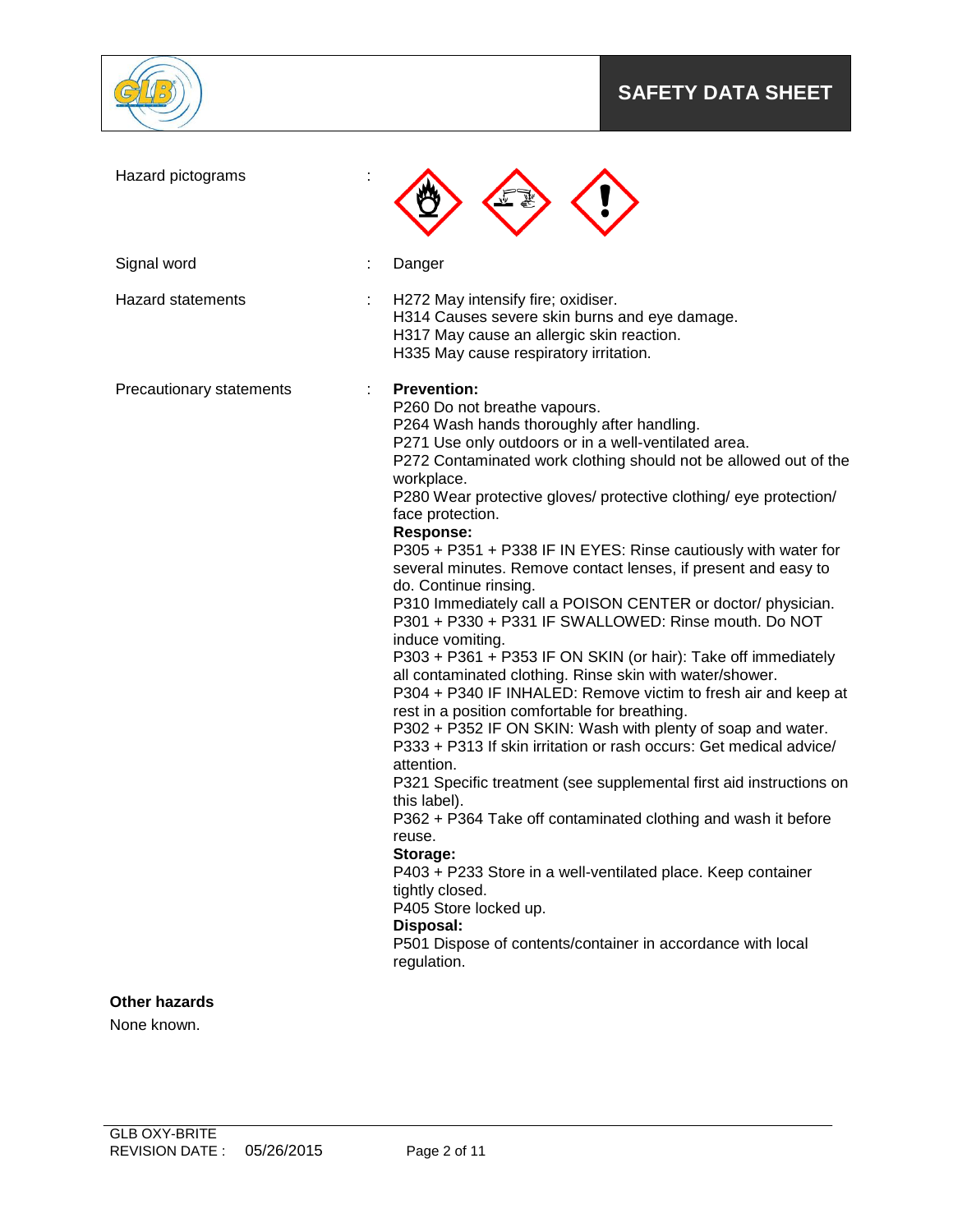

## **SECTION 3. COMPOSITION/INFORMATION ON INGREDIENTS**

| CAS OR CHEMICAL NAME<br>Pentapotassium bis(peroxymonosulphate)<br>bis(sulphate) | CAS#<br>70693-62-8 | % RANGE<br>$87 - 95$ |
|---------------------------------------------------------------------------------|--------------------|----------------------|
| Sodium tetraborate pentahydrate                                                 | 12179-04-3         | $1 - 4$              |
| POTASSIUM PEROXYDISULFATE                                                       | 7727-21-1          | $1 - 4$              |
| Tetra[carbonato(2-<br>)]dihydroxypentamagnesium                                 | 7760-50-1          | $0 - 2$              |

Active Ingredient in this composition is POTASSIUM PEROXYMONOSULFATE, CAS. No. 10058-23-8, Concentration: 43-47% (Typical 45%)

# **SECTION 4. FIRST AID MEASURES**

General Advice: Call a physician immediately.

Inhalation: IF INHALED: Remove individual to fresh air. Seek medical attention if breathing becomes difficult or if respiratory irritation develops. If not breathing, give artificial respiration. Call for medical assistance. Skin Contact: IF ON SKIN: Immediately flush skin with plenty of water for 15 minutes. If clothing comes in contact with the product, the clothing should be removed immediately and laundered before re-use. Seek medical attention. Eye Contact: IF IN EYES: Immediately flush eyes with plenty of water for at least 15 minutes. Seek medical attention immediately. Ingestion: IF SWALLOWED: Call a physician immediately. DO NOT induce vomiting unless directed to do so by a physician. Never give anything by mouth to an unconscious person.

## **SECTION 5. FIREFIGHTING MEASURES**

| Flammability Summary (OSHA):     | Product is not known to be flammable, combustible, pyrophoric or<br>explosive.            |
|----------------------------------|-------------------------------------------------------------------------------------------|
| <b>Flammable Properties</b>      |                                                                                           |
| Flash Point:                     | Not applicable                                                                            |
| <b>Autoignition Temperature:</b> | Not applicable                                                                            |
| Fire / Explosion Hazards:        | Material will not ignite or burn. Will release oxygen when heated,<br>intensifying a fire |
| Extinguishing Media:             | Water only.                                                                               |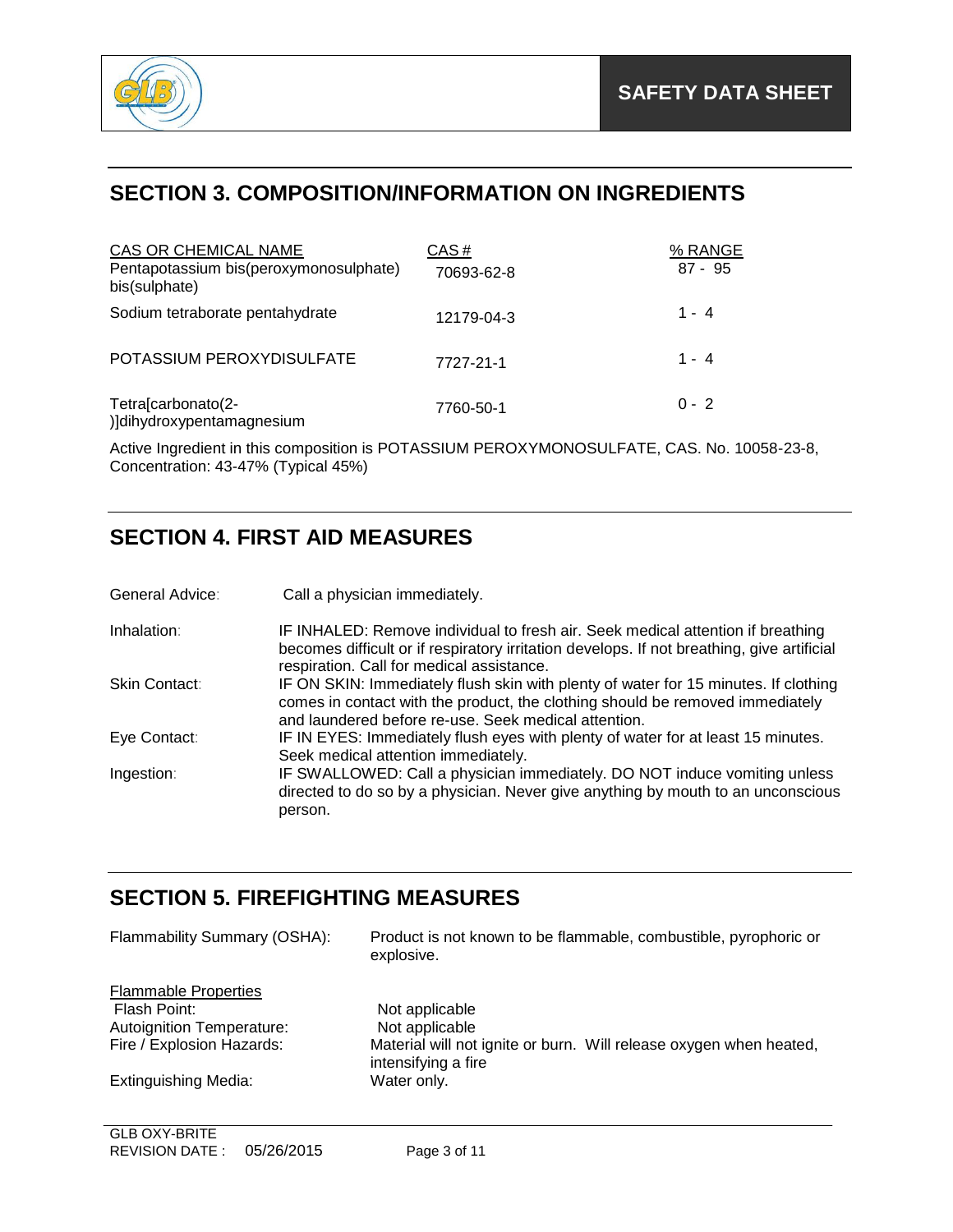

| Fire Fighting Instructions:                       | In case of fire, use normal fire-fighting equipment and the personal<br>protective equipment recommended in Section 8. Use water to cool<br>containers. |
|---------------------------------------------------|---------------------------------------------------------------------------------------------------------------------------------------------------------|
| Upper Flammable / Explosive Limit,<br>$%$ in air: | Not applicable                                                                                                                                          |
| Lower Flammable / Explosive Limit,<br>$%$ in air: | Not applicable                                                                                                                                          |

# **SECTION 6. ACCIDENTAL RELEASE MEASURES**

| <b>Personal Protection for Emergency</b><br>Situations: | Additional protective clothing must be worn to prevent personal<br>contact with this material. Those items include but are not limited to<br>boots, impervious gloves, hard hat, splash-proof goggles,<br>impervious clothing, i.e., chemically impermeable suit, self-contained<br>breathing apparatus.      |
|---------------------------------------------------------|---------------------------------------------------------------------------------------------------------------------------------------------------------------------------------------------------------------------------------------------------------------------------------------------------------------|
| <b>Spill Mitigation Procedures</b>                      |                                                                                                                                                                                                                                                                                                               |
| Air Release:                                            | Keep people away from and upwind of spill/leak.                                                                                                                                                                                                                                                               |
| Water Release:                                          | Notify all downstream users of possible contamination. Divert water<br>flow around spill if possible and safe to do so.                                                                                                                                                                                       |
| Land Release:                                           | Sweep up and shovel into suitable containers for disposal. Avoid<br>creating dust.                                                                                                                                                                                                                            |
| Additional Spill Information:                           | Stop source of spill as soon as possible and notify appropriate<br>personnel. Utilize emergency response personal protection<br>equipment prior to the start of any response. Evacuate all non-<br>essential personnel. Dispose of spill residues per guidelines under<br>Section 13, Disposal Consideration. |

# **SECTION 7. HANDLING AND STORAGE**

| Handling:                           | Do not take internally. Avoid contact with skin, eyes and clothing.<br>Upon contact with skin or eyes, wash off with water. Avoid inhalation<br>of dust and fumes. |
|-------------------------------------|--------------------------------------------------------------------------------------------------------------------------------------------------------------------|
| Storage:                            | Store in a cool dry ventilated location, away from sources of ignition<br>or other incompatible conditions and chemicals. Keep container(s)<br>closed.             |
| Incompatible Materials for Storage: | Refer to Section 10, "Incompatible Materials."                                                                                                                     |

## **SECTION 8. EXPOSURE CONTROLS/PERSONAL PROTECTION**

| Ventilation:                                    | Local exhaust ventilation or other engineering controls are normally required |
|-------------------------------------------------|-------------------------------------------------------------------------------|
|                                                 | when handling or using this product to keep airborne exposures below the      |
|                                                 | TLV, PEL or other recommended exposure limit.                                 |
| Protective Equipment for Routine Use of Product |                                                                               |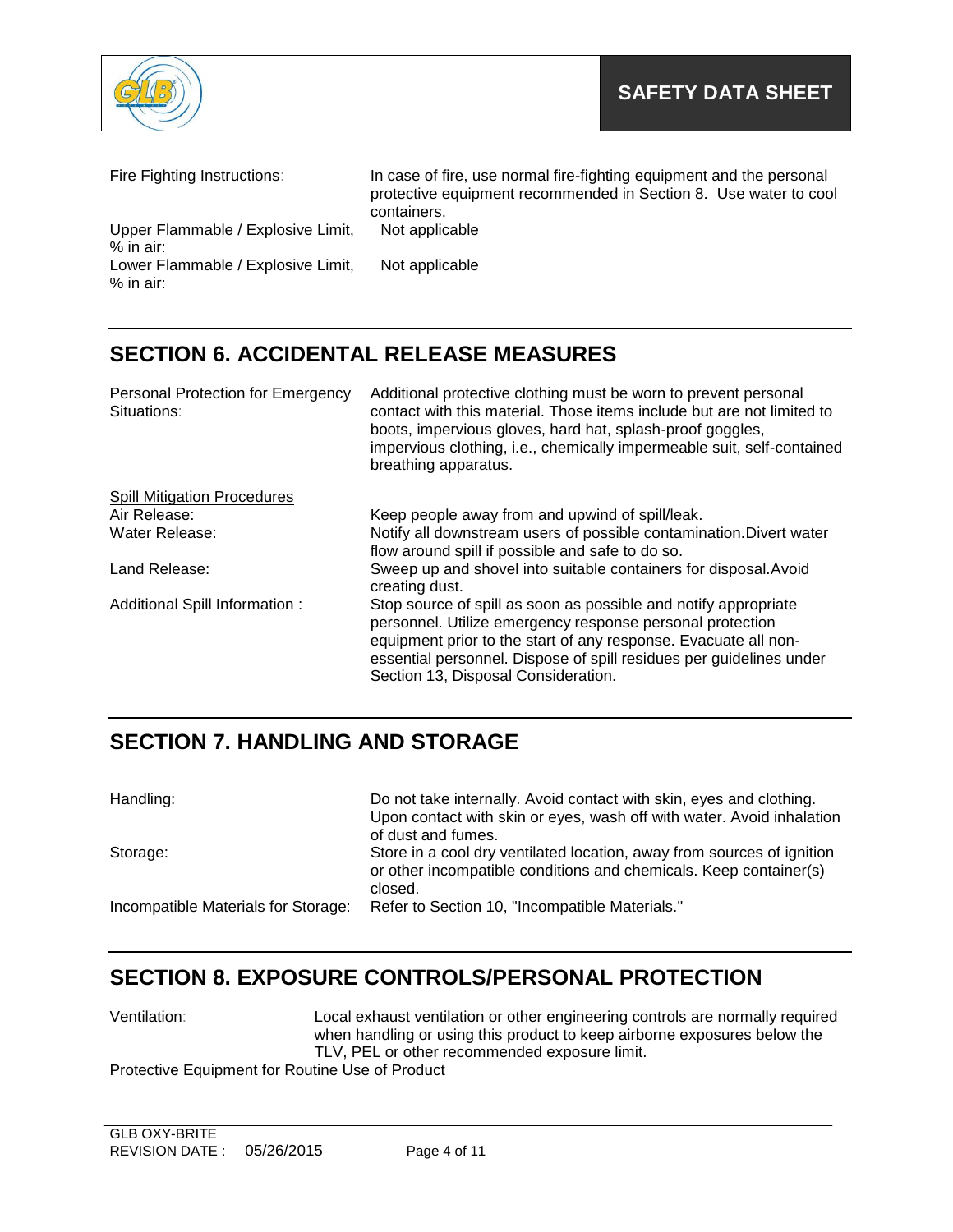

| <b>Respiratory Protection:</b>         | Wear a NIOSH approved respirator if levels above the exposure limits are<br>possible., Wear a NIOSH approved N95 respirator.                   |
|----------------------------------------|------------------------------------------------------------------------------------------------------------------------------------------------|
| Skin Protection:                       | Wear impervious gloves to avoid skin contact. A full impervious suit is<br>recommended if exposure is possible to a large portion of the body. |
| Eye Protection:                        | Use chemical goggles.                                                                                                                          |
| Protective Clothing Type:              | Neoprene                                                                                                                                       |
| <b>General Protective</b><br>Measures: | An eye wash and safety shower should be provided in the immediate work<br>area.                                                                |

### **Components with workplace control parameters**

| Components (CAS-No.)                                | Value       | Control<br>parameters | Basis (Update)  |
|-----------------------------------------------------|-------------|-----------------------|-----------------|
| Sodium tetraborate pentahydrate (12179-<br>$(04-3)$ | <b>TWA</b>  | $2 \text{ mg/m}$ 3    | ACGIH (02 2014) |
|                                                     | <b>STEL</b> | $6$ mg/m $3$          | ACGIH (02 2014) |
| POTASSIUM PEROXYDISULFATE (7727-<br>$21-1)$         | TWA         | $0.1$ mg/m $3$        | ACGIH (02 2014) |
| [as persulfate]                                     |             |                       |                 |

Active Ingredient in this composition is POTASSIUM PEROXYMONOSULFATE, CAS. No. 10058-23-8, Concentration: 43-47% (Typical 45%)

# **SECTION 9. PHYSICAL AND CHEMICAL PROPERTIES**

| <b>Physical State:</b><br>Form  | solid<br>granular        |
|---------------------------------|--------------------------|
| Color:                          | purple                   |
| Odor:                           | none                     |
| Molecular Weight:<br>pH :       | None established<br>1.43 |
|                                 | $()$ 10% solution        |
| Boiling Point:                  | no data available        |
|                                 |                          |
| Melting point/freezing<br>point | no data available        |
| Density                         | no data available        |
|                                 |                          |
| Vapor Pressure:                 | no data available        |
| Vapor Density:<br>Viscosity:    | Not volatile             |
| Solubility in Water:            | 250 g/l                  |
|                                 | 68 °F (20 °C)            |
|                                 |                          |
| Partition coefficient n-        | Not applicable           |
| octanol/water:                  |                          |
| Evaporation Rate:               | Not applicable           |
| V DDITE                         |                          |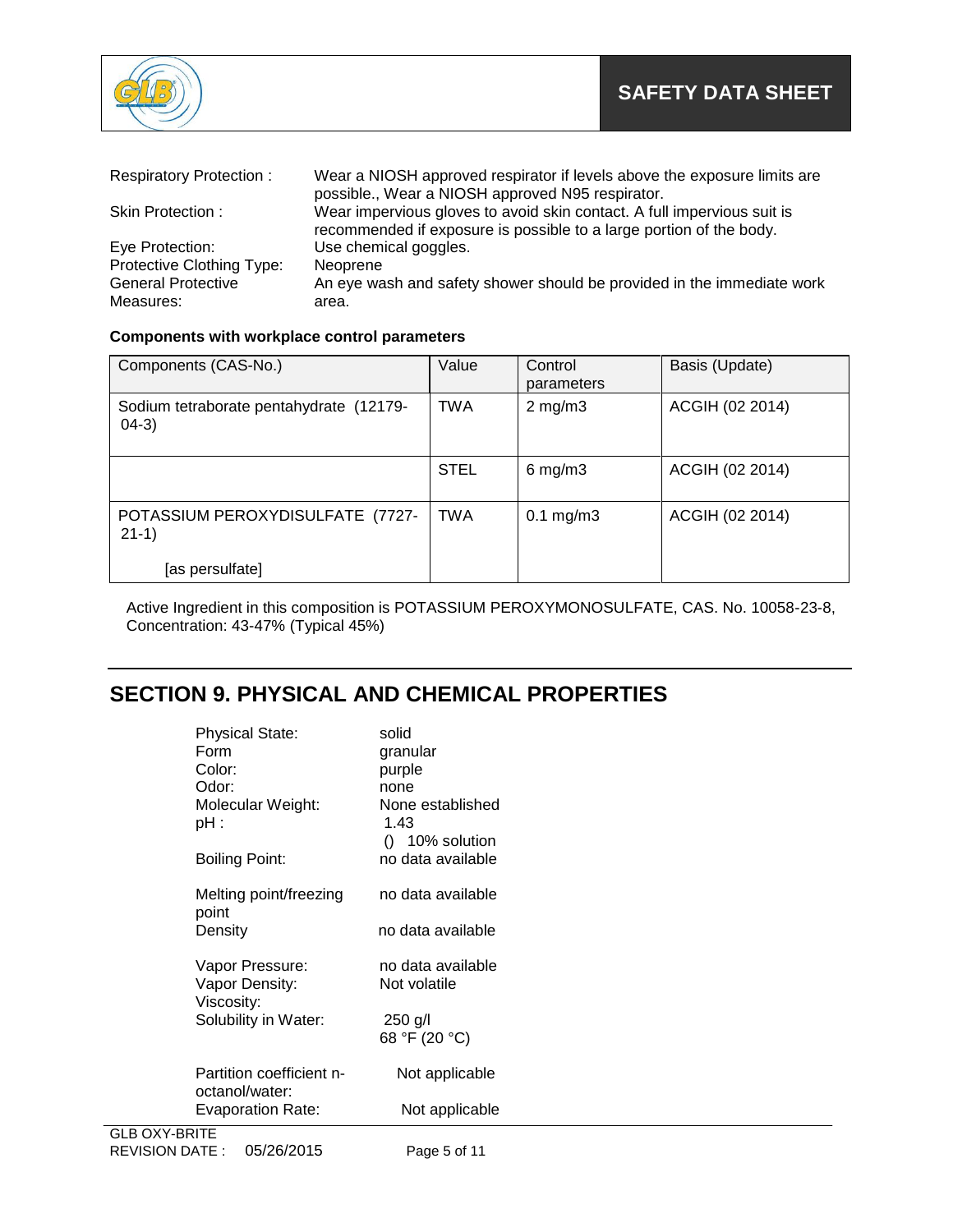

| Oxidizing:<br>Volatiles, % by vol.: | None established<br>no data available                                                                                                                                                                      |
|-------------------------------------|------------------------------------------------------------------------------------------------------------------------------------------------------------------------------------------------------------|
| <b>VOC Content</b>                  | no data available This product does not contain any chemicals                                                                                                                                              |
|                                     | listed under the U.S. Clean Air Act Section 111 SOCMI Intermediate<br>or Final VOC's (40 CFR 60.489). This product does not contain any<br>VOC exemptions listed under the U.S. Clean Air Act Section 450. |
| <b>HAP Content</b>                  | Not applicable                                                                                                                                                                                             |

## **SECTION 10. STABILITY AND REACTIVITY**

| <b>Stability and Reactivity Summary:</b> | Stable under normal conditions., Product will not undergo<br>hazardous polymerization. |
|------------------------------------------|----------------------------------------------------------------------------------------|
| Conditions to Avoid:                     | High temperatures, Exposure to moist air or water                                      |
| Chemical Incompatibility:                | Oxidizing agents, Heavy metal salts, Cyanides, Halides                                 |
| <b>Hazardous Decomposition Products:</b> | Decomposes when heated or dampened, releasing oxygen and<br>heat, Oxides of sulfur     |
| Decomposition Temperature:               | no data available                                                                      |

# **SECTION 11. TOXICOLOGICAL INFORMATION**

| <b>Component Animal Toxicology</b><br>Oral LD50 value:       |                                         |
|--------------------------------------------------------------|-----------------------------------------|
| Pentapotassium<br>bis(peroxymonosulphat<br>e) bis(sulphate)  | LD50<br>500 mg/kg<br>Rat                |
| Sodium tetraborate<br>pentahydrate                           | LD50 $3,200 - 3,400$ mg/kg =<br>Rat     |
| <b>Component Animal Toxicology</b><br>Dermal LD50 value:     |                                         |
| Pentapotassium<br>bis(peroxymonosulphat<br>e) bis(sulphate)  | LD50<br>$> 2,000$ mg/kg<br>Rat          |
| Sodium tetraborate<br>pentahydrate                           | LD50<br>$> 2,000$ mg/kg<br>Rabbit       |
| <b>Component Animal Toxicology</b><br>Inhalation LC50 value: |                                         |
| Sodium tetraborate<br>pentahydrate                           | Inhalation LC50 $4 h > 1$<br>2 mg/l Rat |
| <b>Product Animal Toxicity</b><br>Oral LD50 value:           | Believed to be $> 2,000$ mg/kg          |
| Dermal LD50 value:                                           | Believed to be $> 2,000$ mg/kg          |
| Inhalation LC50<br>value:                                    | No data.                                |
| <b>GLB OXY-BRITE</b><br>05/26/2015<br><b>REVISION DATE:</b>  | Page 6 of 11                            |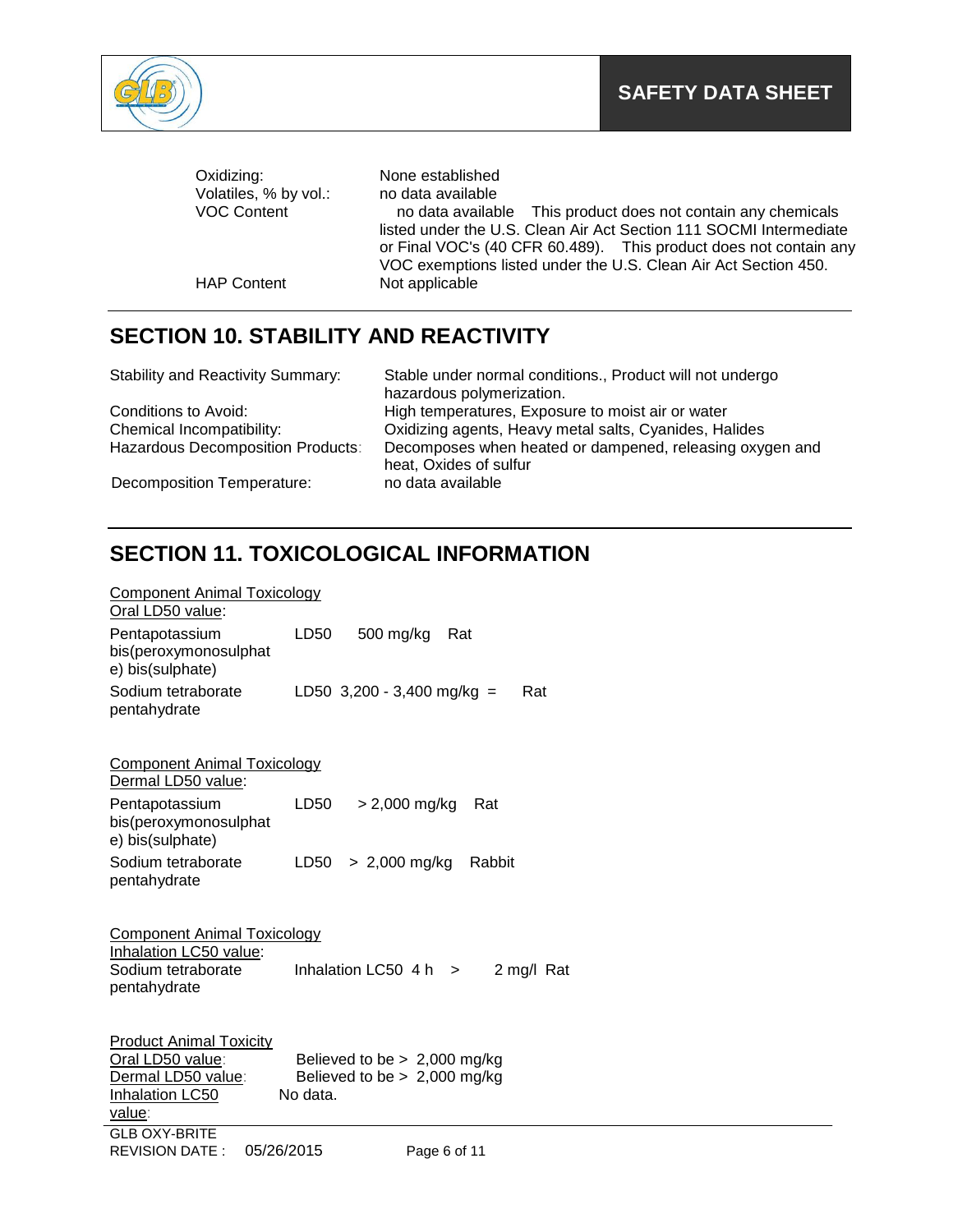

| <b>Skin Irritation:</b><br>Eye Irritation:                                                                            | Corrosive to skin<br>Corrosive to eyes                                                                                                     |                                                                                                                                                                                                                                                            |  |
|-----------------------------------------------------------------------------------------------------------------------|--------------------------------------------------------------------------------------------------------------------------------------------|------------------------------------------------------------------------------------------------------------------------------------------------------------------------------------------------------------------------------------------------------------|--|
| <b>Skin Sensitization:</b>                                                                                            | Possible skin sensitizer based on animal tests                                                                                             |                                                                                                                                                                                                                                                            |  |
| Acute Toxicity:                                                                                                       | This product is corrosive to all tissues contacted and upon inhalation, may cause<br>irritation to mucous membranes and respiratory tract. |                                                                                                                                                                                                                                                            |  |
| Subchronic / Chronic<br>Toxicity:                                                                                     | Not known or reported to cause subchronic or chronic toxicity.                                                                             |                                                                                                                                                                                                                                                            |  |
| Reproductive and<br>Not known or reported to cause reproductive or developmental toxicity.<br>Developmental Toxicity: |                                                                                                                                            |                                                                                                                                                                                                                                                            |  |
| Sodium tetraborate pentahydrate                                                                                       |                                                                                                                                            | Boric acid has been evaluated in several laboratory<br>animal species and in only one species was found to<br>cause fetotoxicity at maternally toxic doses. Based on<br>this data, this product may have the potential to cause<br>developmental toxicity. |  |
| Mutagenicity:                                                                                                         |                                                                                                                                            | Not known or reported to be mutagenic.                                                                                                                                                                                                                     |  |
| Carcinogenicity:                                                                                                      | This product is not known or reported to be carcinogenic by any reference<br>source including IARC, OSHA, NTP or EPA.                      |                                                                                                                                                                                                                                                            |  |

## **SECTION 12. ECOLOGICAL INFORMATION**

Overview: Moderately toxic to fish and other aquatic organisms.

Ecological Toxicity Values for: Sodium tetraborate pentahydrate

| stage)                                                          | Rainbow trout (embryo - larval - $24$ day LC50 (chronic toxicity) = 88 mg/l |
|-----------------------------------------------------------------|-----------------------------------------------------------------------------|
| Green algae (Scenedesmus - 96 h EC10 = 24 mg/l)<br>subspicatus) | Daphnia magna, $-24 h$ EC50= 242 mg/l                                       |

### Ecological Toxicity Values for: POTASSIUM PEROXYDISULFATE

| Cyprinus carpio (Carp)<br>Oncorhynchus mykiss (rainbow<br>trout) |                          | 48 h LC50 = 1,360 mg/l<br>48 h LC50 = $234$ mg/l |
|------------------------------------------------------------------|--------------------------|--------------------------------------------------|
| Poecilia reticulata (guppy)<br>Daphnia magna (Water flea)        | $\overline{\phantom{a}}$ | 48 h LC50 = $845$ mg/l<br>48 h LC50= 92 mg/l     |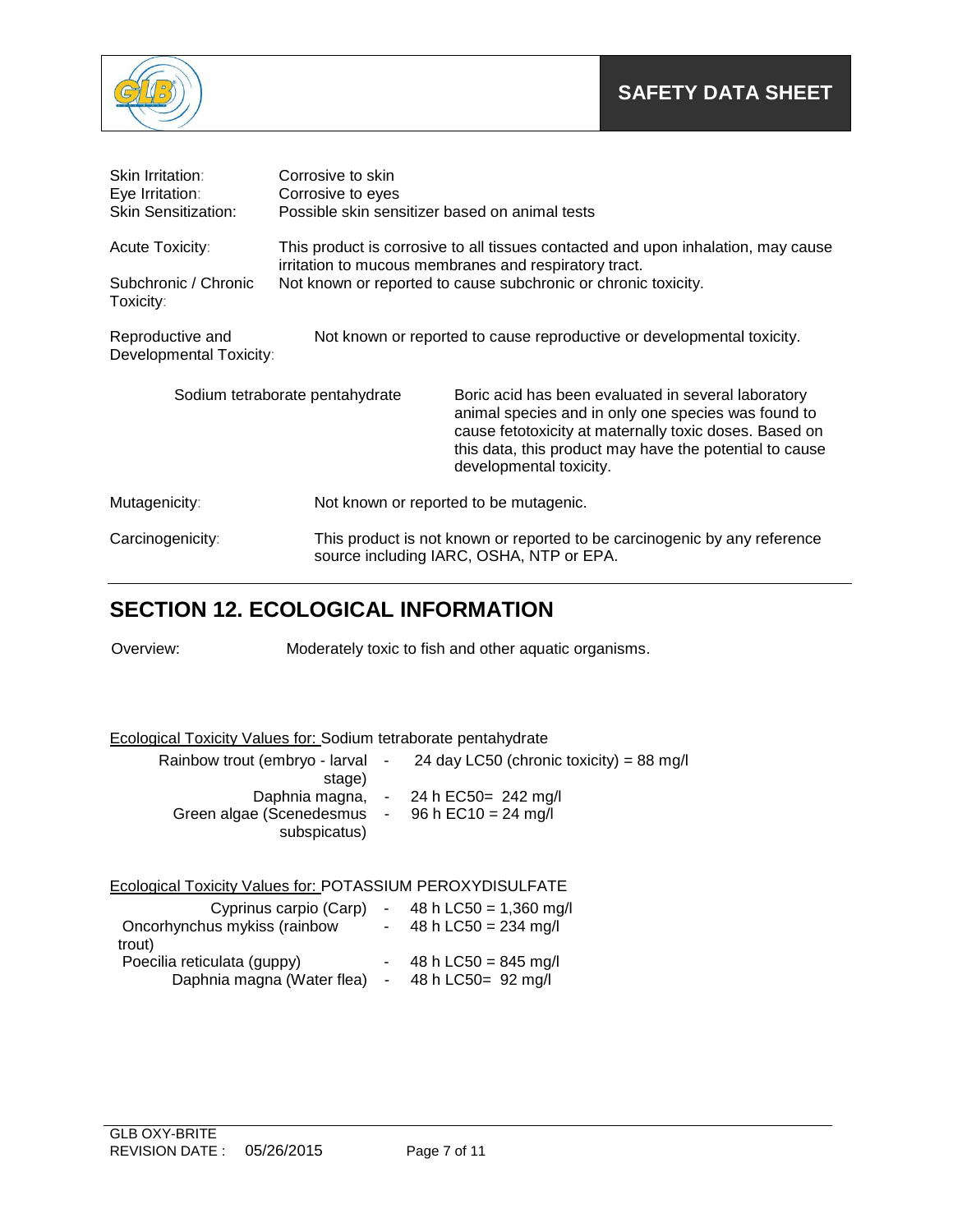

## **SECTION 13. DISPOSAL CONSIDERATIONS**

**CARE MUST BE TAKEN TO PREVENT ENVIRONMENTAL CONTAMINATION FROM THE USE OF THE MATERIAL. THE USER OF THE MATERIAL HAS THE RESPONSIBILITY TO DISPOSE OF UNUSED MATERIAL, RESIDUES AND CONTAINERS IN COMPLIANCE WITH ALL RELEVANT LOCAL, STATE AND FEDERAL LAWS AND REGULATIONS REGARDING TREATMENT, STORAGE AND DISPOSAL FOR HAZARDOUS AND NONHAZARDOUS WASTES.** 

Waste Disposal Summary : If this product becomes a waste, it will be a nonhazardous waste.

Disposal Methods : As a nonhazardous solid waste it should be disposed of in accordance with local, state and federal regulations.

## **SECTION 14. TRANSPORT INFORMATION**

| <b>DOT</b><br>UN number<br>Description of the goods<br>Class<br>Packing group<br>Labels<br><b>Emergency Response</b><br>Guidebook Number                                           | 3260<br>Corrosive solid, acidic, inorganic, n.o.s.<br>(pentapotassium bis(peroxymonosulphate) bis(sulphate))<br>8<br>$\mathbf{I}$<br>8<br>154                         |
|------------------------------------------------------------------------------------------------------------------------------------------------------------------------------------|-----------------------------------------------------------------------------------------------------------------------------------------------------------------------|
| <b>TDG</b><br>UN number<br>Description of the goods<br>Class<br>Packing group<br>Labels                                                                                            | : 3260<br>: CORROSIVE SOLID, ACIDIC, INORGANIC, N.O.S.<br>(pentapotassium bis(peroxymonosulphate) bis(sulphate))<br>8<br>$\therefore$ $\parallel$<br>8                |
| <b>IATA</b><br>UN number<br>Description of the goods<br>Class<br>Packing group<br>Labels<br>Packing instruction (cargo<br>aircraft)<br>Packing instruction<br>(passenger aircraft) | 3260<br>Corrosive solid, acidic, inorganic, n.o.s.<br>$\mathcal{L}$<br>(pentapotassium bis(peroxymonosulphate) bis(sulphate))<br>8<br>$\mathbf{I}$<br>8<br>863<br>859 |
| Packing instruction<br>(passenger aircraft)                                                                                                                                        | Y844                                                                                                                                                                  |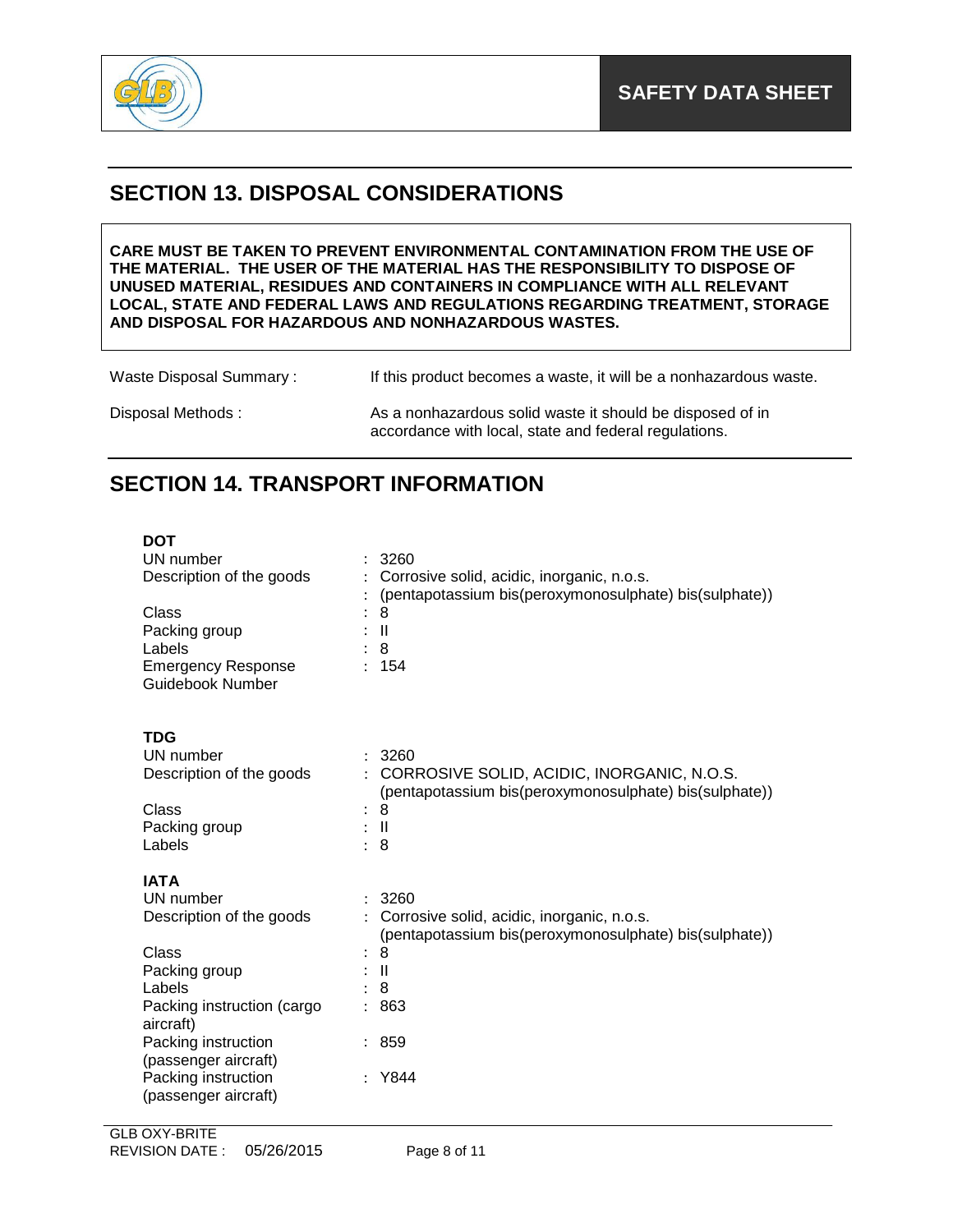

### **IMDG-CODE**

| UN number                | : 3260                                                                                                 |
|--------------------------|--------------------------------------------------------------------------------------------------------|
| Description of the goods | : CORROSIVE SOLID, ACIDIC, INORGANIC, N.O.S.<br>(pentapotassium bis(peroxymonosulphate) bis(sulphate)) |
| Class                    | : 8                                                                                                    |
| Packing group            | $\pm$ 11                                                                                               |
| Labels                   | : 8                                                                                                    |
| EmS Number 1             | $E - A$                                                                                                |
| EmS Number 2             | $\therefore$ S-B                                                                                       |

## **SECTION 15. REGULATORY INFORMATION**

### **EPCRA - Emergency Planning and Community Right-to-Know Act**

### **SARA 302**

No chemicals in this material are subject to the reporting requirements of SARA Title III, Section 302.

### **SARA 313**

This material does not contain any chemical components with known CAS numbers that exceed the threshold (De Minimis) reporting levels established by SARA Title III, Section 313.

### **Clean Air Act**

This product does not contain any hazardous air pollutants (HAP), as defined by the U.S. Clean Air Act Section 12 (40 CFR 61).

This product does not contain any chemicals listed under the U.S. Clean Air Act Section 112(r) for Accidental Release Prevention (40 CFR 68.130, Subpart F).

This product does not contain any chemicals listed under the U.S. Clean Air Act Section 111 SOCMI Intermediate or Final VOC's (40 CFR 60.489).

### **Clean Water Act**

This product does not contain any Hazardous Substances listed under the U.S. CleanWater Act, Section 311, Table 116.4A.

This product does not contain any Hazardous Chemicals listed under the U.S. CleanWater Act, Section 311, Table 117.3.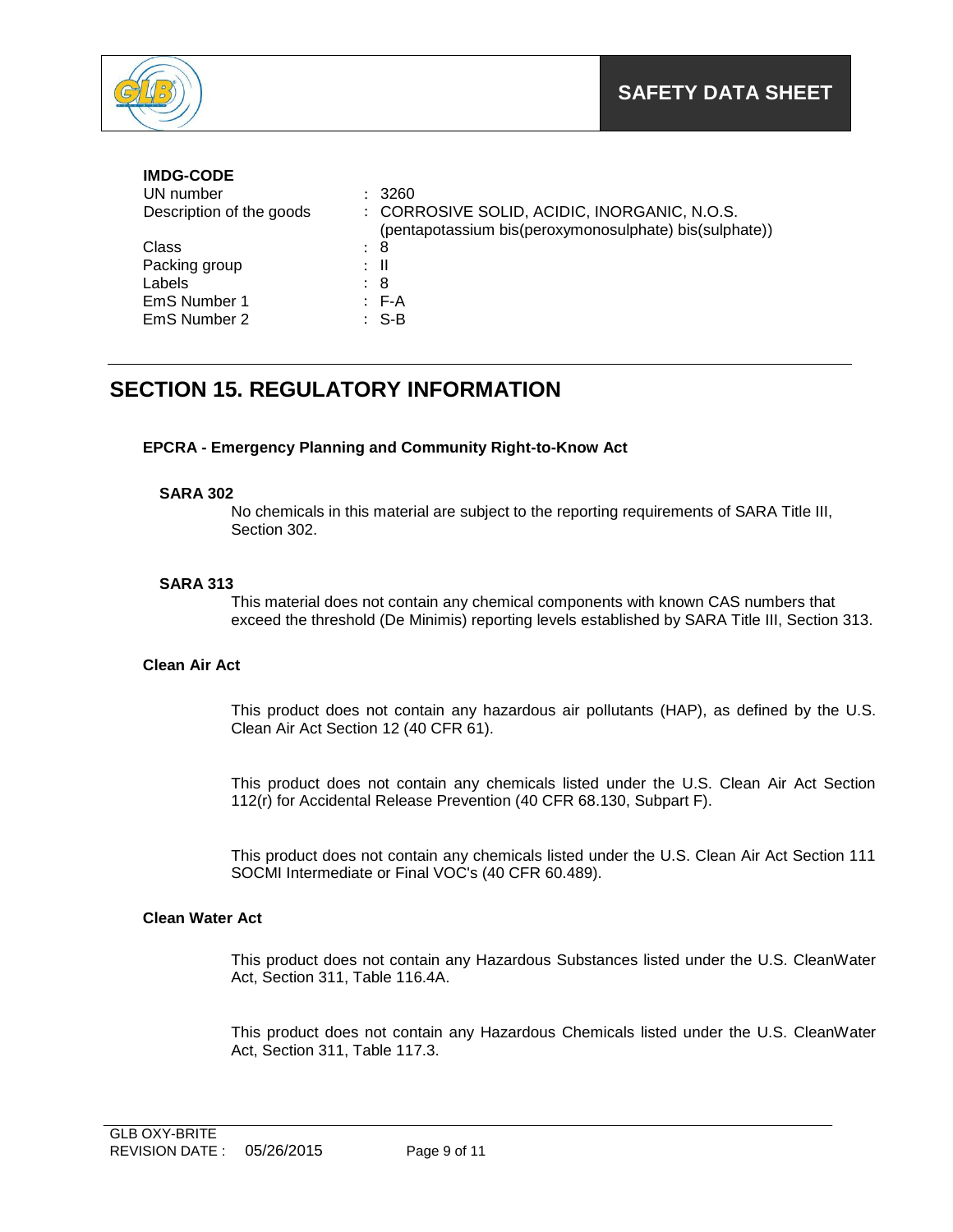

This product does not contain any toxic pollutants listed under the U.S. Clean Water Act Section 307

| <b>US State Regulations</b>                                                               |                                                       |                                                               |  |
|-------------------------------------------------------------------------------------------|-------------------------------------------------------|---------------------------------------------------------------|--|
| <b>Massachusetts Right To Know</b>                                                        |                                                       |                                                               |  |
|                                                                                           | Dipotassium                                           | 7727-21-1                                                     |  |
|                                                                                           | peroxodisulphate<br>Sodium tetraborate                | 12179-04-3                                                    |  |
|                                                                                           | pentahydrate                                          |                                                               |  |
| Pennsylvania Right To Know                                                                |                                                       |                                                               |  |
|                                                                                           | pentapotassium                                        | 70693-62-8                                                    |  |
|                                                                                           | bis(peroxymonosulphate)                               |                                                               |  |
|                                                                                           | bis(sulphate)<br>Dipotassium                          | 7727-21-1                                                     |  |
|                                                                                           | peroxodisulphate                                      |                                                               |  |
|                                                                                           | Sodium tetraborate                                    | 12179-04-3                                                    |  |
|                                                                                           | pentahydrate                                          |                                                               |  |
| <b>New Jersey Right To Know</b>                                                           |                                                       |                                                               |  |
|                                                                                           | pentapotassium<br>bis(peroxymonosulphate)             | 70693-62-8                                                    |  |
|                                                                                           | bis(sulphate)                                         |                                                               |  |
|                                                                                           | Dipotassium<br>peroxodisulphate                       | 7727-21-1                                                     |  |
|                                                                                           | Sodium tetraborate                                    | 12179-04-3                                                    |  |
|                                                                                           | pentahydrate                                          |                                                               |  |
|                                                                                           | tetra[carbonato(2-<br>)]dihydroxypentamagnesium       | 7760-50-1                                                     |  |
|                                                                                           |                                                       |                                                               |  |
| <b>California Prop 65</b>                                                                 |                                                       |                                                               |  |
|                                                                                           |                                                       | This product does not contain any chemicals known to State of |  |
|                                                                                           |                                                       | California to cause cancer, birth defects, or any other       |  |
|                                                                                           | reproductive harm.                                    |                                                               |  |
|                                                                                           |                                                       |                                                               |  |
| The components of this product are reported in the following inventories:                 |                                                       |                                                               |  |
| <b>TSCA</b>                                                                               | The components of this product are listed on the TSCA |                                                               |  |
|                                                                                           | Inventory of Existing Chemical Substances.            |                                                               |  |
|                                                                                           | Borax, 5 mole                                         |                                                               |  |
|                                                                                           | <b>Nalco 9908</b>                                     |                                                               |  |
| <b>Inventories</b>                                                                        |                                                       |                                                               |  |
| AICS (Australia), DSL (Canada), IECSC (China), REACH (European Union), ENCS (Japan), ISHL |                                                       |                                                               |  |
| (Japan), KECI (Korea), NZIoC (New Zealand), PICCS (Philippines), TSCA (USA)               |                                                       |                                                               |  |